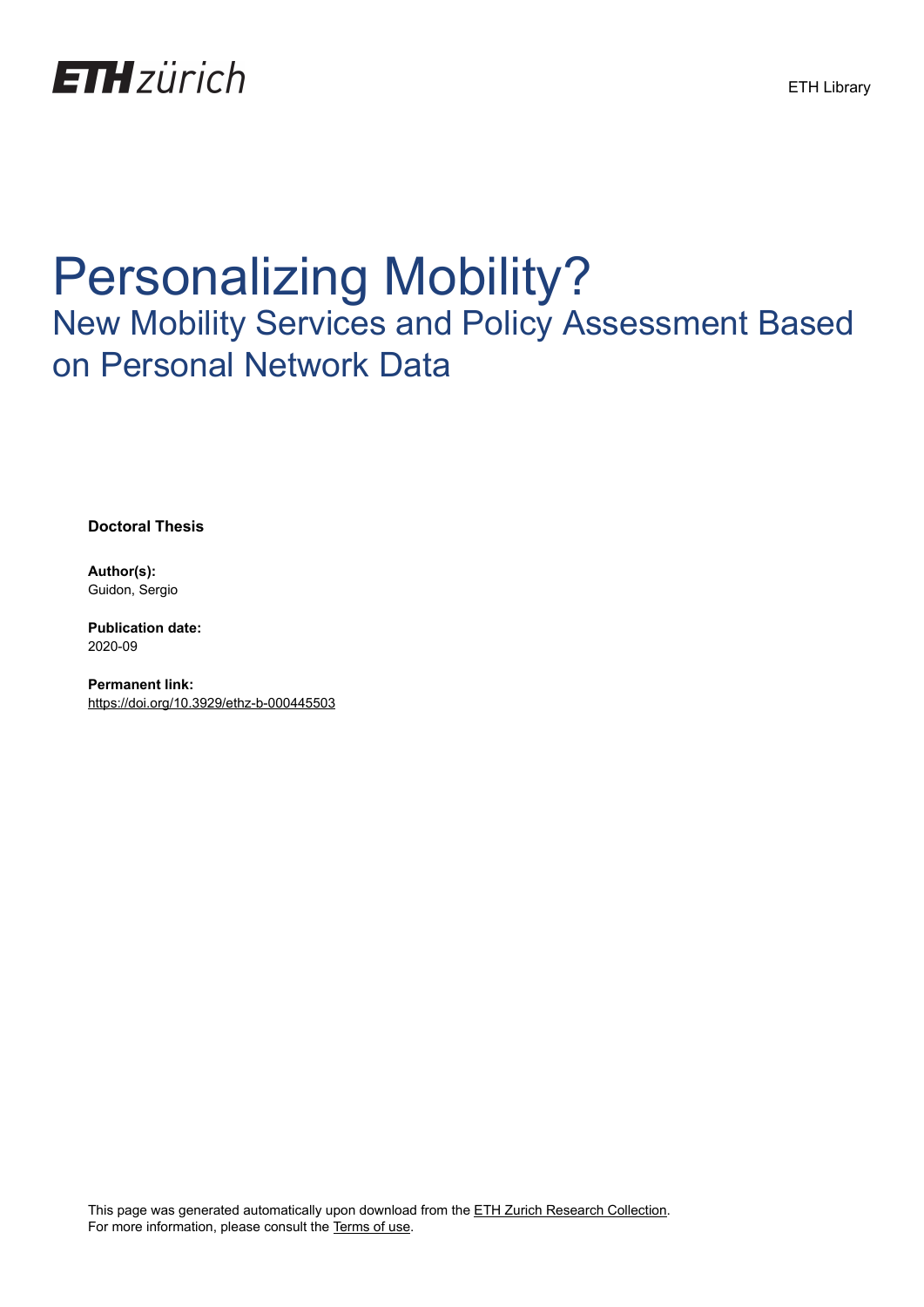diss. eth no. 26752

## PERSONALIZING MOBILITY? NEW MOBILITY SERVICES AND POLICY ASSESSMENT BASED ON PERSONAL NETWORK DATA.

A thesis submitted to attain the degree of

doctor of sciences of eth zurich (Dr. sc. ETH Zurich)

presented by

sergio guidon MSc ETH SD&IS, ETH Zurich

born on 14.11.1989 citizen of Bergün, GR, Switzerland

accepted on the recommendation of

Prof. Dr. K. Axhausen, examiner Prof. Dr. T. Bernauer, co-examiner Prof. Dr. J. Nelson, co-examiner

2020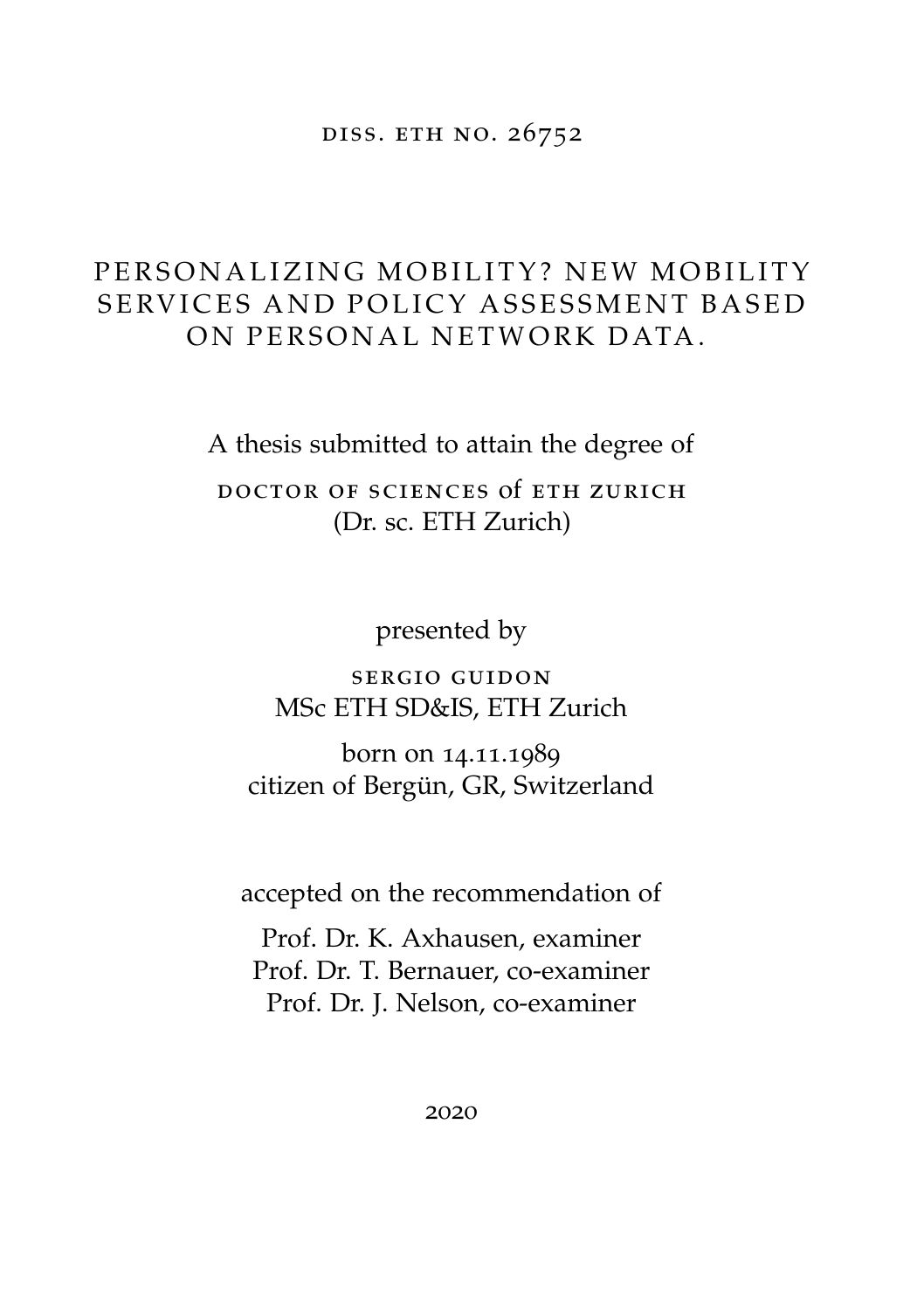Technological innovations in recent decades have led to a further decrease in transport costs. As a result, global passenger transport, which is a primary enabler of increased globalisation, is at an all-time high. This has led to interconnectedness of states, organisations and people on a scale never seen before. While this development has many positive sides, such as increased overall prosperity, the transportation sector is also a significant source of greenhouse gas emissions and thus a primary driver of climate change.

In parallel, digital transformation is leaving its mark on the transport sector. It is a principal driver of future transport directions, including automated driving, passenger drones and the autonomous delivery of goods. More subtly, today's transport system is already being transformed. New business models that rely on tight digital integration of services have started to appear and new mobility services such as ride sourcing, (e-)bike sharing and e-scooter sharing have been introduced in many cities around the world.

Specifically, two developments connected to digital transformation have driven the emergence of new mobility services and have increased analysts' ability to study the transportation system. First, as a consequence of the high market penetration of smartphones, there is a direct interface between most individuals and mobility providers. This allows for the comprehensive personalisation of services: the location of the customer, information about capacities of transport networks and complementary information (such as weather data) can be taken into account when a service is offered. Second, the cost and effort required to obtain data on individuals, including their location, has decreased, enabling this information to be used to inform the design of transport policies.

This thesis presents three contributions that are to a great extent driven by the global trends of digital transformation and subsequent personalisation. Two contributions are part of the broad topic of new mobility services, which are likely to shape future (urban) transport systems: Mobility as a Service (MaaS) bundles and electric bicycle-sharing systems. A wide array of shared and highly integrated services may contribute to a decrease in emissions and have the potential to ease the tension between increasing mobility and mitigating the environmental burden of the transport system. The third contribution assumes a more global perspective and examines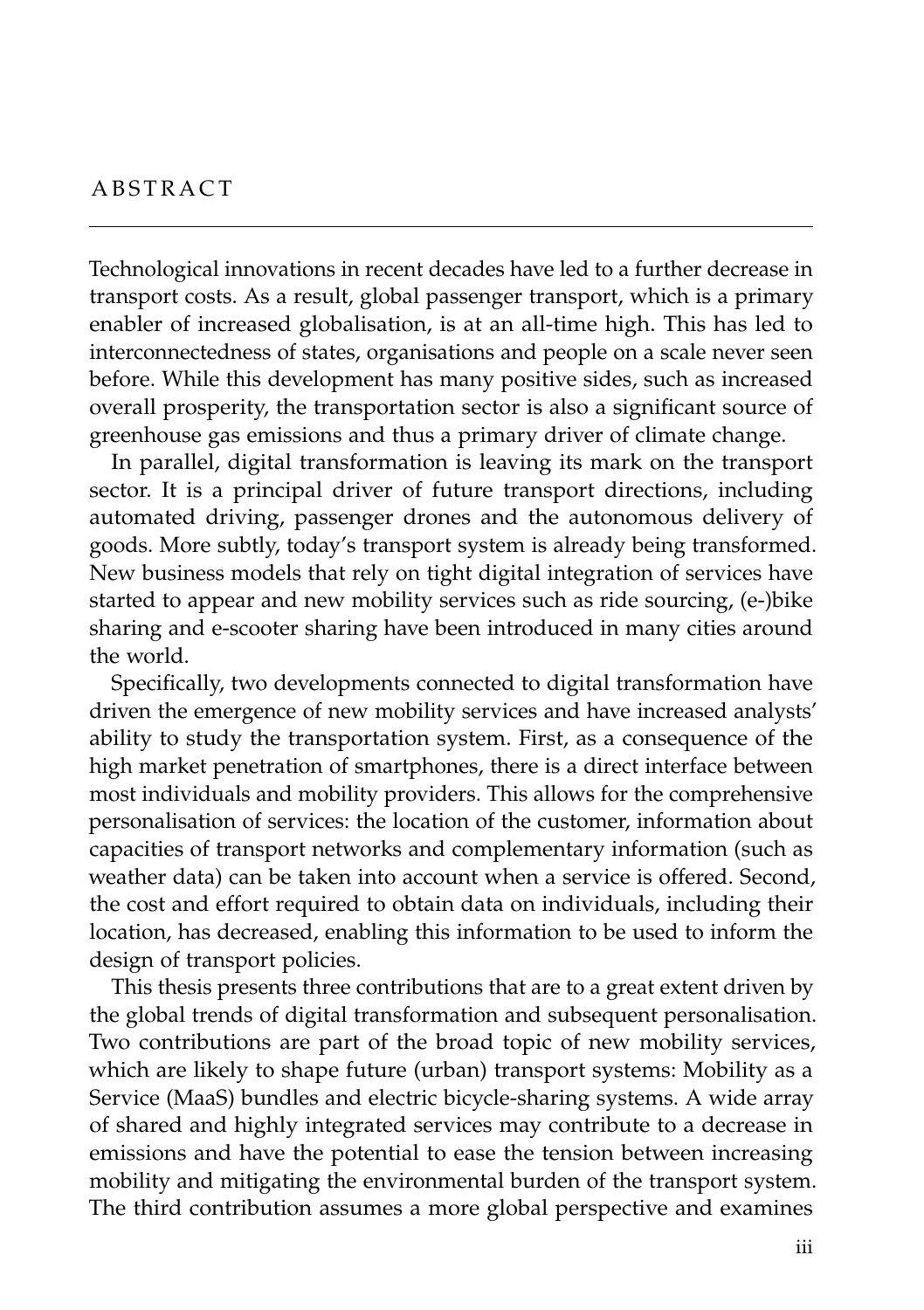one of the primary determinants of daily commuting patterns: choice of residential location relative to an individual's work location. A personal network survey was conducted to study the effects of proximity to personal contacts on residential location choice and its connection to commuting.

The first contribution of the thesis shows that MaaS bundles may indeed be an attractive option for a certain share of the population. However, the results also suggest that not all services are viewed as complementary by potential customers. Including non-complementary services may decrease the propensity of customers to choose a particular bundle. Operators should thus carefully target bundles to potential customers.

The second contribution analyses free-floating e-bike sharing. Free-floating (e-)bike-sharing services are often part of MaaS bundles and provide the flexibility that traditional public transportation sometimes lacks. This chapter shows that free-floating e-bike sharing is part of an ongoing evolution of bicycle-sharing systems. The competitive position of e-bike sharing compared to traditional modes of urban transportation is also examined. Drivers of e-bike-sharing demand are analyzed and it is shown that population, workplace density and proximity to central locations are among the most important drivers of demand. Transferability of the models to new areas is also analysed and discussed.

The question of how personal networks affect residential location choice is answered using data from a personal network survey that was collected as part of this thesis. It is shown that personal networks are an important factor and ignoring them may lead to an overestimation of commute time in analyses of residential location choice. Partial compensation of longer commutes may be achieved through higher access to individual social capital that is provided by proximity to personal contacts. This potentially affects transport policies aimed at reducing time spent commuting.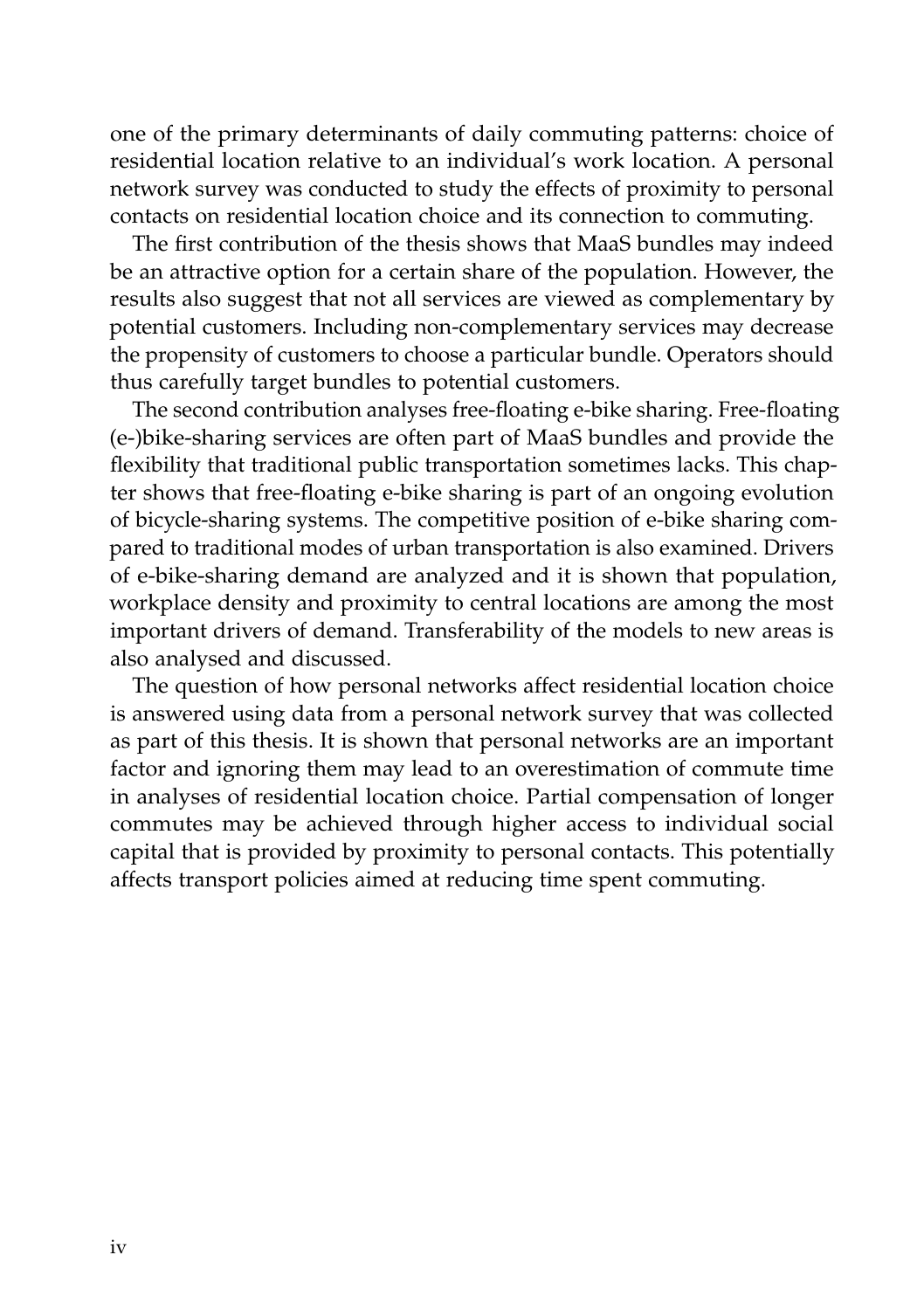Technologische Innovationen in den letzten Jahrzehnten haben eine weitere Verringerung der Transportkosten nach sich gezogen. Der globale Passagiertransport, der ein primärer Faktor der Globalisierung darstellt, hat ein allzeithoch erreicht, was zu einer nie dagewesenen Vernetzung von Staaten, Organisationen und Menschen geführt hat. Während diese Entwicklung viele positive Seiten aufweist, wie zum Beispiel eine allgemeine Erhöhung des Wohlstands, ist der Passagiertransport auch eine wesentliche Quelle von Treibhausgasen und damit ein signifikanter Treiber des globalen Klimawandels.

Parallel dazu ist die digitale Transformation der Gesellschaft in vollem Gange und beeinflusst den Passagiertransportmarkt markant. Zukunftsvisionen von autonomen Fahrzeugen, Passagierdrohnen und die autonome Auslieferung von Gütern prägen die Diskussion. Im Schatten dieser Zukunftsvisionen transformiert die Digitalisierung aber bereits das heutige Verkehrssystem. Neue plattformbasierte Geschäftsmodelle, welche auf einer engen Vernetzung und Integration von Dienstleistungen beruhen, sind im Aufkommen und neue Mobilitätsdienstleitungen, wie Taxiplattformen, E-Bike-Sharing und E-Scooter-Sharing, sind in vielen Städten bereits Teil des Verkehrssystems.

Zwei Entwicklungen im Zuge der digitalen Transformation haben das Aufkommen neuer Mobilitätsdienstleitungen beflügelt und das allgemeine Potential zur Analyse des Verkehrssystems erhöht. Zum einen ermöglicht die hohe Marktdurchdringung von Smartphones eine direkte Schnittstelle zwischen Kunden und Mobilitätsanbietern. Dies erlaubt eine weitgehende Personalisierung von Dienstleistungen: der Standort, Informationen über Kapazitäten und weitere Informationen können bei der Bereitstellung von Dienstleitungen miteinbezogen werden. Andererseits sinken die Kosten für die Sammlung von personenbezogenen Daten, wie zum Beispiel Standortdaten und diese Informationen können für Analysen zur Beurteilungen verkehrspolitischer Massnahmen verwendet werden.

Diese Arbeit besteht aus drei Beiträgen, welche wesentlich mit den übergeordneten Entwicklungen der digitalen Transformation und der Personalisierung zusammenhängen. Zwei Beiträge sind dem Thema «neue Mobilitätsdienstleitungen» zuzuordnen, welche mit hoher Wahrscheinlichkeit das zukünftige Verkehrssystem prägen: Mobility-as-a-Service und E-Bike-